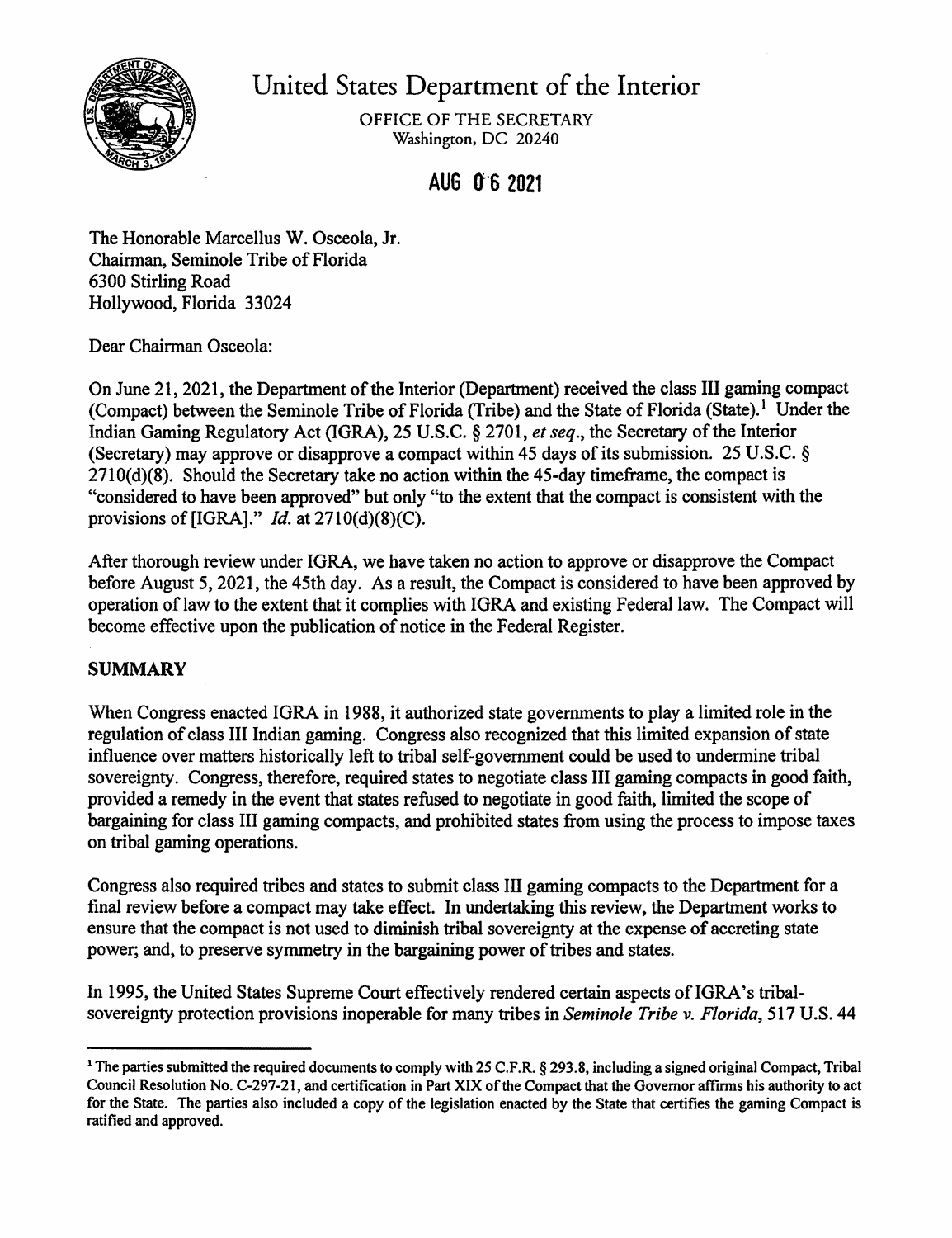$(1995)$  – a case that arose out of the Seminole Tribe's first efforts to negotiate a class III gaming compact with the State of Florida. One of the biggest consequences of the Court's decision in the *Seminole* case was an expansion of state bargaining power when negotiating class III gaming compacts with tribes. Consequently, the Department's review of class III gaming compacts became even more important to preserving tribal sovereignty under IGRA and maintaining the limited expansion of state authority that Congress granted. .

Each class III gaming compact is unique and responds to the particular interests and relative bargaining power of the parties to the agreement. As part of the trust obligation to tribes, the Department must consider these unique factors as it undertakes its review pursuant to 25 U.S.C. § 2710.

In this instance, the Department is aware of the exceptional bargaining position of the Tribe. Notwithstanding the Supreme Court's 1995 opinion, the Tribe's gaming operations have resulted in an incredible success story. Through a mix of business savvy and shrewdness, the Tribe has grown its gaming operations from limited class II facilities to globally-recognized class III gaming operations and has been able to successfully negotiate class III gaming compacts with the State to facilitate that expansion.

We considered these circumstances when conducting our review, and it informed our assessment of whether certain Compact provisions were the outcome of bilateral good-faith negotiations.

As explained below, the Department has concerns regarding the inclusion of provisions relating to jurisdiction over tort claims and mandatory vendor contracts. We also believe it is important that the Department address the provisions relating to internet gaming activities and revenue sharing.

### **BACKGROUND**

### *1. "Hub and Spoke" Mode/for Mobile Sports Betting*

The Compact authorizes the Tribe to continue to conduct class III gaming on its lands and expands the allowable scope of gaming to include mobile sports betting, amongst other games. The Tribe may conduct and operate sports books to offer sports betting on professional and collegiate sport events through mobile or electronic devices by patrons physically located within the State. Compact, Part III.CC.1-2. Pursuant to the Compact and State law, such wagering is deemed to be exclusively conducted by the Tribe at the location of the servers that process such wagering activity on the Tribe's Indian lands. *Id.*; Part IV.A; Part III.CC.2. "Sports Betting" is defined as wagering on past or future professional sports or athletic event or contest, Olympic sport or international event, any collegiate sport or motor vehicle race, but not proposition bets on collegiate sports. *Id.* Part III.CC.

The Tribe and State refer to this arrangement as a "hub and spoke" model, where the Tribe's servers are the hub, and the spokes are the mobile devices and contracted Qualified Pari-mutuel Permitholders facilities where the wagers originate. The State legislature authorized mobile sports betting exclusively for the Tribe through legislation enacted at the same time it ratified the Compact. The Tribe will have statewide exclusivity for sports betting, and in the event of a breach due to a citizen's initiative the Tribe's sports betting revenue share will be reduced to zero. Compact, Part XII.A.3.(a). If another tribe is permitted to offer state-wide sports betting in partnership with a commercial entity, the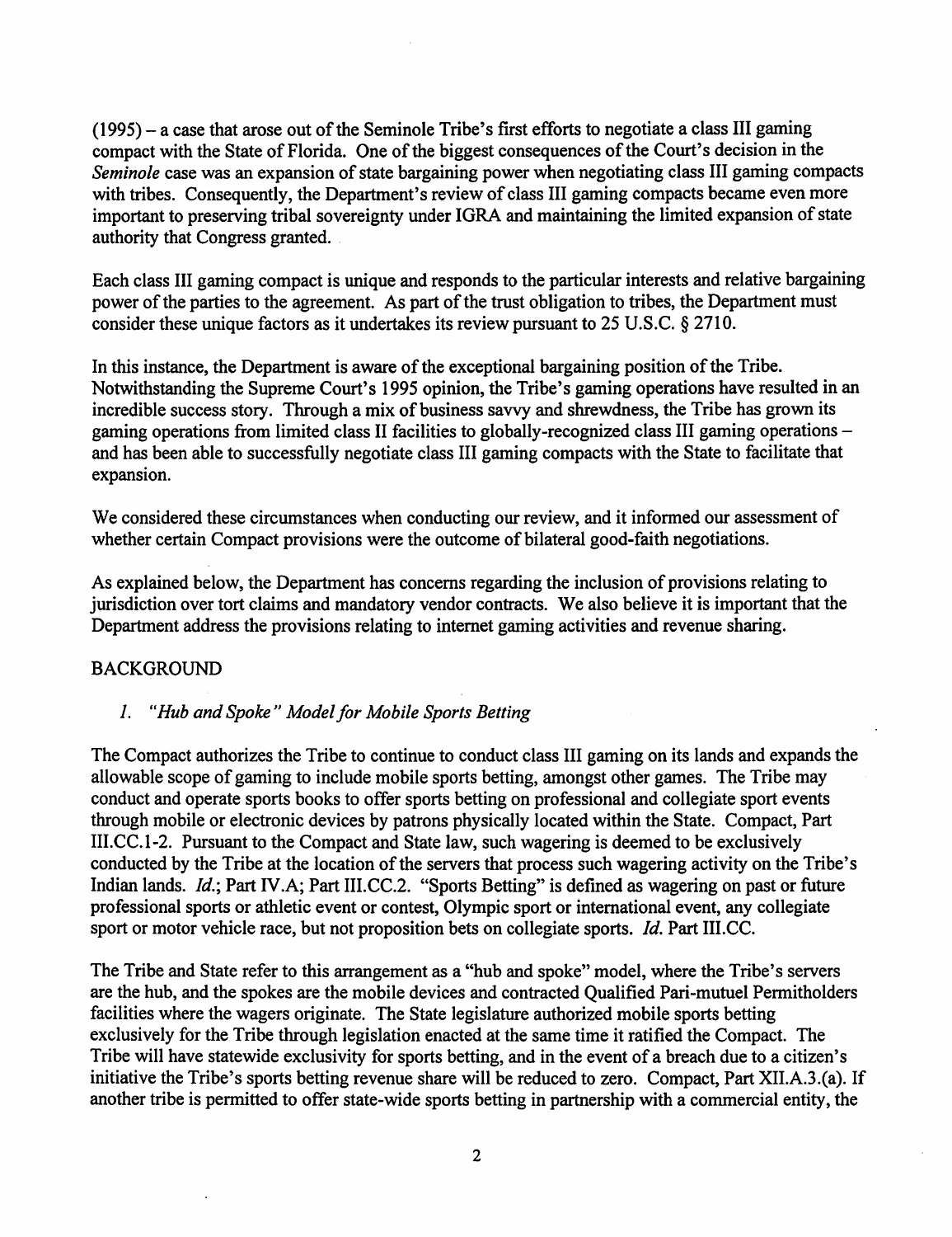Tribe will reduce its sports betting revenue share by 25 percent.<sup>2</sup> Compact, Part XII.B.1. If the Tribe loses the ability to offer sports betting, the guaranteed minimum payment will be reduced by 10 percent. Compact, Part XI.C.4(e).

#### *2. Revenue Sharing and Exclusivity*

The Compact and accompanying State legislation authorize the Tribe to continue to conduct the following types of games that were previously authorized: slot machines; raffles and drawings; and banked card games, including baccarat, chemin de fer, and blackjack. *See* Compact, Part 111.F, FF. The Tribe is also authorized to conduct the following new games: craps, including dice games such as sic-ho and any similar variations; roulette, including big six and any similar variations; sports betting (at casinos and on mobile devices); and fantasy sports contests (if authorized by future legislation). *Id.*  Part 111.F.3-5, L, FF, CC. The Tribe can also offer any new games authorized by the State, including online gaming. *Id.* Part III.F.6; Part XVIII.B.

The Compact provides that the Tribe will receive substantial exclusivity for Covered Games<sup>3</sup> with a list of exceptions to such exclusivity. The Tribe will obtain exclusivity for offering craps, roulette and similar games (with a limited exception) and state-wide exclusivity for sports betting including mobile sports betting. *See* Compact Part XII. The Compact includes eleven noted exceptions to the Tribe's exclusivity, which are paraphrased below:

- i) Any Class III Gaming<sup>4</sup> or other Casino-Style Gaming<sup>5</sup> authorized by a compact between the State and any other federally recognized tribe under IGRA, provided that the Tribe has land in trust as of January 2, 2021;
- ii) The operation of Slot Machines at each of the four currently operating licensed pari-mutuel facilities in Broward County or at the four currently operating licensed pari-mutuel facilities in Miami-Dade County, provided that the licenses are not transferred to a location in a county other than Broward County or Miami-Dade County where the new location is withinl00 miles on a straight line from any Tribal Facility or in Broward or Miami-Dade County where the new location is within 15 miles on a straight line from any Tribal Facility in Broward County;
- iii) The operation of a total of not more than 350 historic racing machines and electronic bingo card minders at each pari-mutuel facility licensed as of January 2, 2021, and not located in either Broward or Miami-Dade County;

<sup>&</sup>lt;sup>2</sup> Letter from Marcellus Osceola, Jr., Chairman of the Tribal Council, Seminole Tribe of Florida, to Paula Hart, Director Office of Indian Gaming, Response to Questions on Seminole Compact, dated July 13, 2021.

<sup>&</sup>lt;sup>3</sup> "Covered Game" is defined as slot machines, raffles and drawings, table games, fantasy sports contests, sports betting, and any new game authorized by Florida law for any person for any purpose. Compact, Part III.F.

<sup>4</sup> Under the Compact, "Class III Gaming" means the forms of class III gaming defined in 25 U.S.C. § 2703(8), and by the regulations ofthe National Indian Gaming Commission or any successor commission. Compact, Part III.C.

*<sup>5</sup>*Under the Compact, "Other Casino-Style Gaming" is given the same definition as "casino gambling" in Article X, s. 30 of the Florida Constitution, but not excluding any games authorized by Article X, s. 15 of the Florida Constitution if such games involve any slot-like or casino-style game. Compact, Part III.U.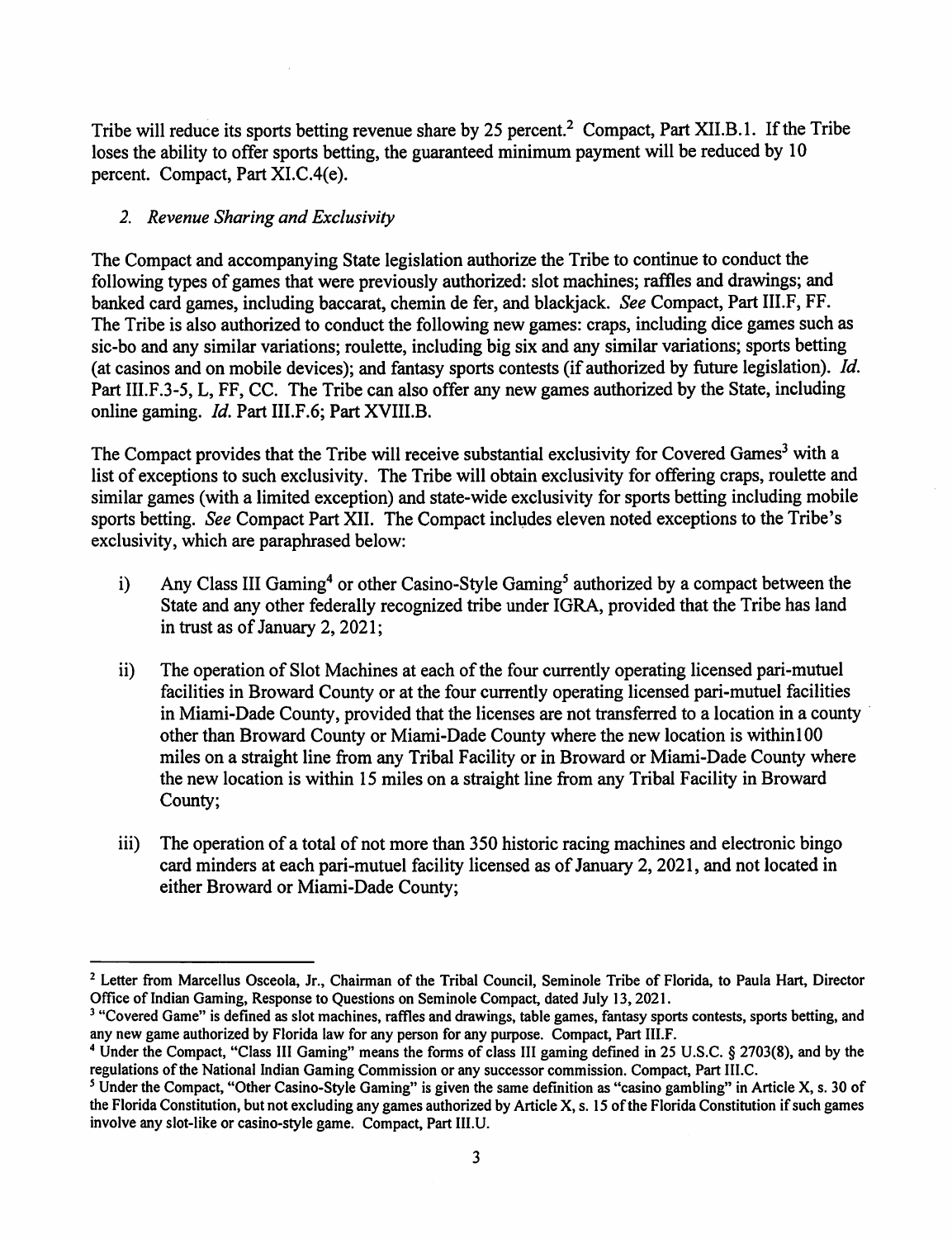- iv) The operation of Pari-Mutuel Wagering Activities at pari-mutuel facilities licensed by the State;
- v) The operation of poker at card rooms licensed by the State, but not including any game banked by the house, a player or any other person or entity;
- vi) The operation of Class III Gaming or other Casino-Style Gaming, excluding Sports Betting or any other form of online or remote gaming, at any location not less than one hundred ( 100) miles on a straight line from any Tribal Facility;
- vii) The operation by the Florida Department of Lottery of certain types of lottery games;
- viii) The operation of games authorized by chapters 546 and 849, Florida Statutes, on January 21, 2021;
- ix) The operation of Fantasy Sports Contests;
- x) The provision of marketing services by a Qualified Pari-mutuel Permitholder**6** pursuant to a written agreement with the Tribe associated with the Tribe's operation of Sports Betting;
- xi) Expanded gaming conducted pursuant to an amendment to the Florida Constitution approved by an initiative pursuant to Article XI, s.3 that is funded in whole or in part by the Tribe.

*See* Compact, Part XII.B.

The Compact provides that the Tribe can conduct Covered Games at any of its identified seven facilities existing on Indian lands and such facilities may be relocated, expanded or replaced by another facility on the same Indian land with advance notice to the State of 60 calendar days. Compact, Part IV.B. The Compact limits the Tribe from building Las Vegas-style casino resorts on its Brighton Reservation (Okeechobee, FL) or Big Cypress Reservation (Clewiston, FL), but authorizes the Tribe to build up to three additional facilities on its Hollywood Reservation. *Id.* Part IV.C-D.

The Compact also provides that the Tribe will pay the State a guaranteed minimum of \$2.5 billion in revenue sharing over the first five years of the Compact ("Guaranteed Minimum Compact Term Payment"). Compact, Part XI.C. Revenue sharing is separated into tiers categorized by the type of game: the tiers start at 12 percent for slot machines, raffles and drawings, and new games and increase through several tiers to 25 percent based on Net Win<sup>7</sup>, and start at 15 percent for table games up to 25 percent based on Net Win. *Id.* Part XI.C.l{a)-(i). The Tribe will pay a revenue share of 13.75 percent of sports betting Net Win if the Tribe enters into marketing agreement contracts with at least three Qualified Pari-mutuel Permitholders. Part  $XI.C.1(j)-(k)$ . The Tribe will pay a reduced revenue share of 10 percent on the Net Win generated through the contracted Qualified Pari-mutual Permitholders.

<sup>&</sup>lt;sup>6</sup> A Qualified Pari-mutuel Permitholder must hold a pari-mutuel operating permit or license under the appropriate Florida **Statute and a slot machine or cardroom license under the appropriate Florida Statute. Compact, Part III.X.** 

**<sup>7 &</sup>quot;Net Win" is defined as the total receipts from the play of all Covered Games less all prize payouts and free play or promotional credits issued by the Tribe.**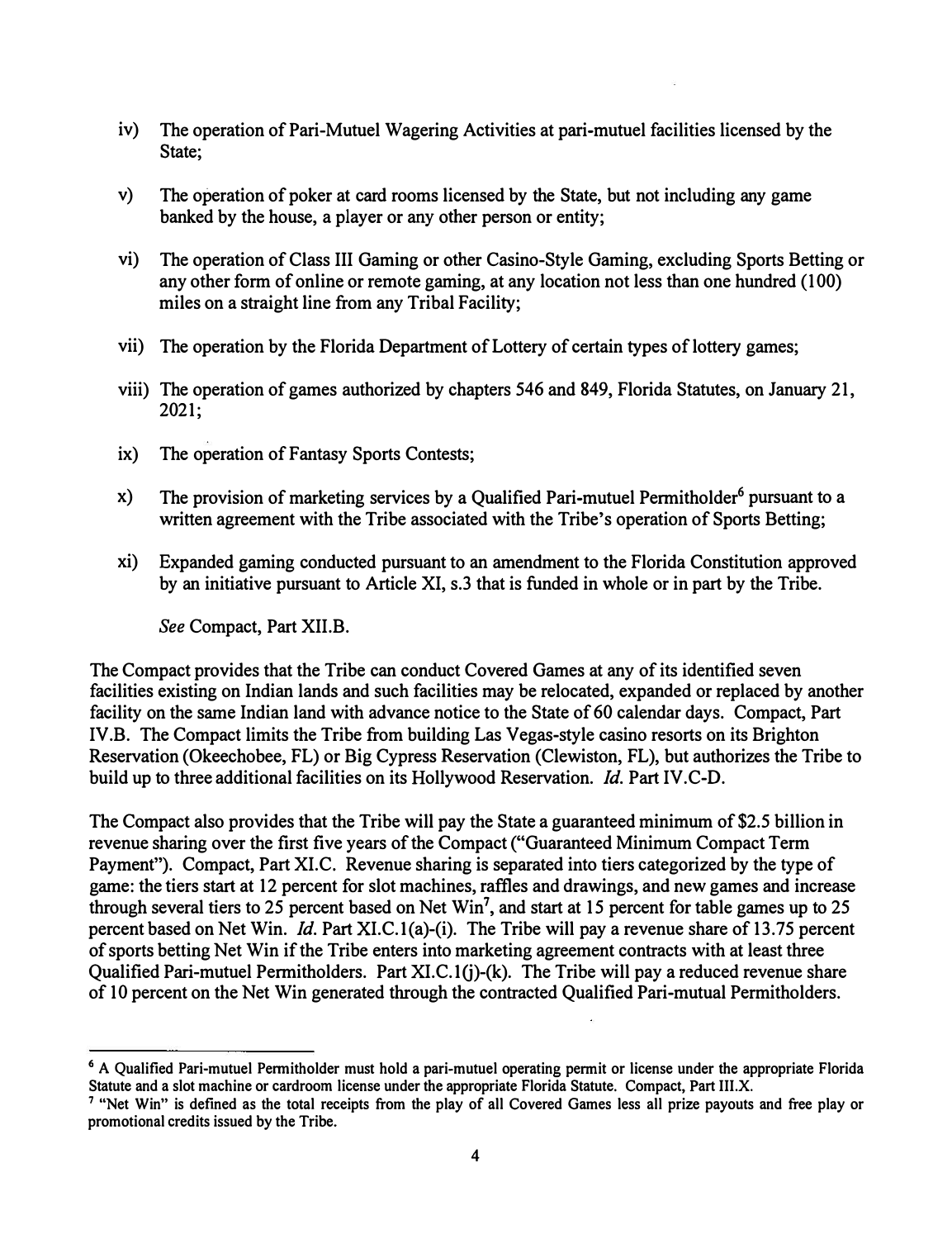*Id.* If the Tribe does not contract with at least 3 Qualified Pari-mutuel Permitholders, it will pay 15.75 percent sports betting Net Win. *Id.* Part III.CC.4, and Part XI.C.1(j)-(k).

Finally, the Compact authorizes the Tribe to stop or reduce the Guaranteed Minimum Compact Term Payment if the State authorizes specified gaming in violation of the Tribe's exclusivity rights or if a force majeure event occurs. Compact, Part XI.C.4(d)-(e). If at any time the Tribe is not legally permitted to offer sports betting as described in the Compact, including to patrons physically located in the State but not on Indian lands, or the Tribe loses the exclusive right to offer sports betting by citizen initiative or by allowing other tribes to conduct sports betting in the State but not on Indian lands, then the Tribe's obligation to pay the full Guaranteed Minimum Compact Term Payment and the other minimum payments is reduced by ten percent. *Id*. Part XI.C.4(e).

#### *3. Notable Regulatory Provisions*

The Compact addresses tort remedies for patrons of the Tribe's gaming facilities and provides that upon a written notice process, the Tribe and patron will have one year to resolve the dispute. Compact, Part VI.D(1)-(4). Should the dispute not be resolved within one year, the patron may bring a tort claim against the Tribe "in any court of competent jurisdiction in the county in which the incident alleged to have caused injury occurred..." *Id.* Part VI.D(4). The Tribe waives its immunity from suit "to the same extent as the State of Florida waives its sovereign immunity" pursuant to specified State laws. *Id.* Part VI.D(5).

The Compact also provides an arrangement in which the Tribe must negotiate agreements with Qualified Pari-mutuel Permitholders to provide marketing services or similar agreements for the Tribe's sports betting operation. Compact, Part 111.CC.4.

Iffor any reason the Tribe does not have valid written contracts with at least three (3) or more Qualified Pari-mutuel Permitholders upon or following the commencement of the Tribe's Sports Betting operation, the Payments due to the State ...based on the Net Win received by the Tribe from the operation and play of Sports Betting shall increase by two (2) percent until the Tribe has valid written contracts with at least three (3) Qualified Pari-mutuel Permitholders to perform marketing or similar services for the Tribe's Sports Betting.

#### *Id.*

### **ANALYSIS**

Pursuant to IGRA, the Secretary is vested with the discretionary authority to disapprove a proposed class III compact when it violates IGRA, any other provision of Federal law that does not relate to jurisdiction over gaming on Indian lands, or the trust obligations of the United States to Indians. *See* 25 U.S.C.  $\S 2710(d)(8)$ .<sup>8</sup> The IGRA limits the subjects over which states and tribes may negotiate a

<sup>&</sup>lt;sup>8</sup> At the outset, it is important to note the public concern surrounding the State constitutionality of the legislative authorization of sports betting within the State of Florida. IGRA provides the Secretary with discretionary authority to disapprove a compact only in limited circumstances. Those circumstances do not permit the Department to consider questions of State law in its review. 25 U.S.C. § 2710(d)(8)(B). *See also Pueblo ofSanta Ana v. Kelly* 104 F.3d 1546, 1556 (10th Cir. 1997).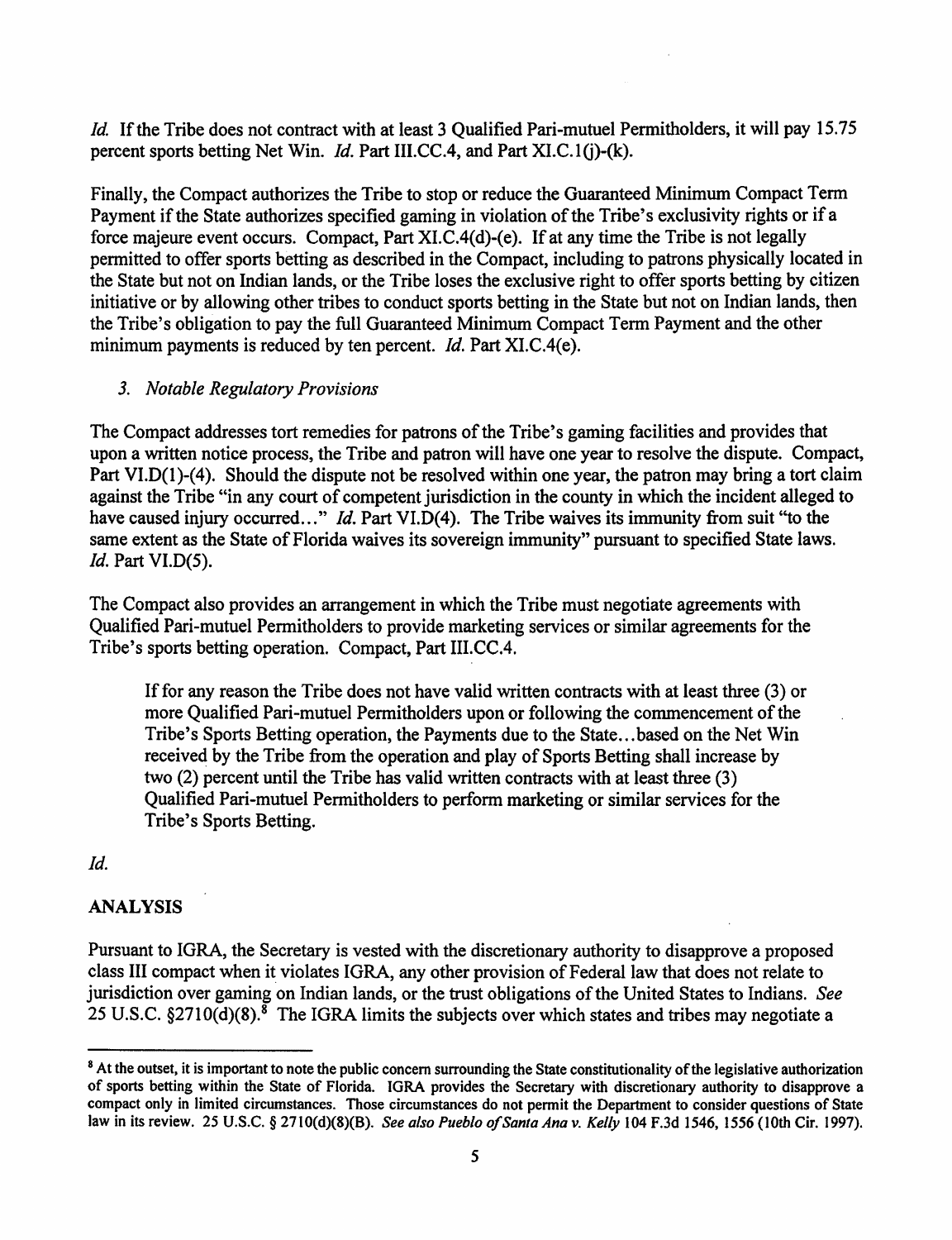tribal-state gaming compact, and prohibits the imposition of a tax, fee, charge, or other assessment on Indian gaming except to defray the state's cost of regulating class III gaming activities. *Id.*  §2710(d)(3)(C); §2710(d)(4). In fulfilling the United States' trust obligations to tribes, the Department reviews compacts to ensure that they comply with Federal law, were the product of bilateral good-faith negotiations, and that they respect the boundaries of tribal sovereignty that Congress altered when it enacted IGRA.

The Department adheres to the statutory limitations imposed by the IGRA, but must avoid a paternalistic approach by balancing its review through acknowledgment of the inherent sovereign authority of tribes to engage in economic development and make business decisions that respond to their unique circumstances and are in the best interests of their citizens. While gaming has been the most successful means of economic development for tribes in the modern era, the industry is continually changing with the emergence of new technology. The Department must apply the law in a manner that ensures tribes are not hindered from utilizing new technology in an evolving industry.

# *1. Hub and Spoke Model Internet Gaming*

This Compact requires the Department to examine the "hub and spoke" model of internet gaming under IGRA as a matter of first impression. While Congress did not contemplate the new era of internet gaming when it adopted IGRA, it crafted IGRA as a flexible statute that acknowledged tribal sovereignty, was enacted for the benefit of tribal economic development, and for promoting tribal-state cooperation.**9** IGRA provides that class III gaming is lawful on Indian lands if: authorized by a tribal ordinance or resolution, located in a state that permits such gaming, and conducted in conformance with a tribal-state compact. *See* 25 U.S.C. §2710(d)(l).

In examining the permissibility of mobile sports betting under IGRA as a novel matter, the Department seeks to uphold the intent of IGRA and notes that: 1) evolving technology should not be an impediment to tribes participating in the gaming industry; 2) the pursuit of mobile gaming is in-line with the public policy considerations of IGRA to promote tribal economic development, selfsufficiency, and strong tribal governments; and 3) the purposes of IGRA would be served through the improvement of tribal-state cooperation in the regulation of mobile wagering.

Until recently, compact review under IGRA was limited to "brick and mortar" gaming facilities located on Indian lands, with both the player and the bet taking place in one physical location. By virtue of internet gaming, however, the player can be in one physical location and the server-which facilitates the wager—can be in a separate location, creating ambiguity as to the physical location where the wager occurs.

Courts and agencies have previously examined tribal use of the internet for gaming, finding that such an offering was impermissible under IGRA. However, those cases presented scenarios where tribal

**Consequently, any concern surrounding the State's authorization of sports betting is outside the scope of the Department's review, and the Department has relied on the representations of the Governor of Florida that the gaming was properly authorized.** 

**<sup>9</sup> Even in 1988, Congress provided context for evolving technological gaming changes, specifically noting in the context of class II gaming that "tribes should be given the opportunity to take advantage of modem methods" of conducting the gaming and that linking players across reservations or states by means of "telephone, cable, television or satellite" is acceptable. S. Rept.** 100-446 **at 9.**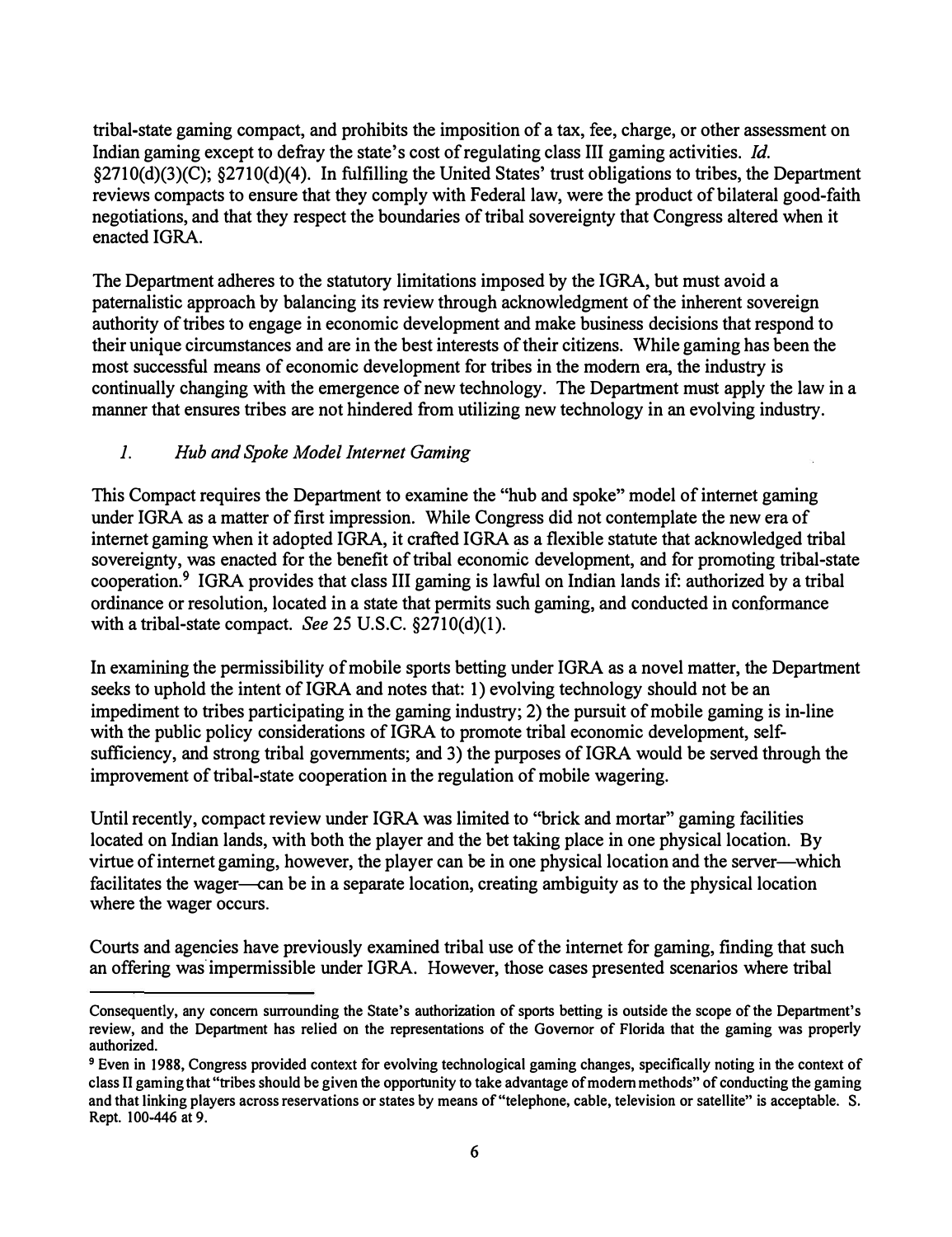**internet wagering was not done with the consent of a State pursuant to a tribal-state compact; and, in some instance, where state law prohibited the contemplated form of online [gaming.](https://gaming.10)**<sup>10</sup>

**Here, both the Compact and the State law authorize the Tribe to engage in mobile sports betting and provide that the gaming takes place on Indian lands where: (1) the Tribe owns and operates the gaming, (2) the server is located on Indian lands; and (3) the player is located within the geographic bounds of the State.** 

**The IGRA provides that a tribe and state may negotiate for "the application of the criminal and civil laws and regulations of the Indian tribe or the State that are directly related to, and necessary for, the licensing and regulation of such activity" and "the allocation of criminal and civil jurisdiction between the State and the Indian tribe necessary for the enforcement of such laws and regulations." 25 U.S.C. § 2710(d)(3)(c)(i)-(ii). When developing IGRA's framework for tribal-state compacts, Congress stressed the importance of tribes and states engaging in dialogue over how best to achieve tribal gaming's "mutual benefits." As the Senate Committee report stated, "[s]tates and tribes are encouraged to conduct negotiations within the context of the mutual benefits that can flow to and from tribes [sic] and States. This is a strong and serious presumption that must provide the framework for negotiations."**<sup>11</sup>

**Congress also specifically addressed the issues that may be the subject of negotiations between a tribe**  and a state in reaching a compact. In describing the scope of negotiations in Section 11(d)(3)(C), the Senate Committee "recognize<sup>[d]</sup> that subparts of each of the broad areas may be more inclusive" and **that "[a] compact may allocate most or all of the jurisdictional responsibility to the tribe, to the State or to any variation in between."**12 **The Committee noted that states are not required to forgo any state governmental tights to engage in or regulate class III gaming except whatever they may voluntarily cede to a tribe under a compact.**13 **This understanding was ultimately reflected in the final text of IGRA at 25 U.S.C. § 2710.** 

We acknowledge that IGRA did not confer authority on tribes to engage in gaming—tribes retain the **inherent sovereign authority to engage in gaming and I ORA codified this right while limiting the extent of such authority. Thus, while Congress did limit the subjects to be negotiated in a compact, it specifically contemplated the authority to tribes and states to** *negotiate the allocation of criminal and civil jurisdiction and laws directly related to the regulation of Indian gaming. See* **25 U.S.C. § 2710(d)(3)(c)(i)-(ii) (emphasis added). The IGRA should not be an impediment to tribes that seek to modernize their gaming offerings, and this jurisdictional agreement aligns with the policy goals of** 

**<sup>10</sup>***See California v. lipay Nation of Santa Ysabel,* **898 F.3d 960 (9th Cir. 2018); Letter from Kevin K. Washburn, General Counsel, NIGC, to Robert A. Rosette (Oct. 26, 2000) (2000 NIGC Letter); Letter from Kevin K. Washburn, General Counsel, NIGC, to Joseph Speck, Nie-A-Bob Productions (March 13, 2001) (2001 NIGC Letter);** *but see* **Stipulation to Consent Judgment at 8,** *Michigan v. Hannahville,* **No. 2:17-cv-00045 (W.D. Mich. March 14, 2016) (approved March 15, 2017) ("If a change in state law is enacted which is intended to permit or permits the sale of Class III-style gaming or Electronic Games of Chance through the internet or through a similar digital, online, or virtual format, online operations of said games shall be considered Class III games for purposes of ... the Compact, but only to the extent that the games are authorized under state law.").**

**<sup>11</sup> Sen. Rep. No. 100-446, at 13 (1988), reprinted in 1988 U.S.C.C.A.N. 3071, 3083 (1988).**

 $12$  *Id.* at 14.

**<sup>13</sup>Id at 14.**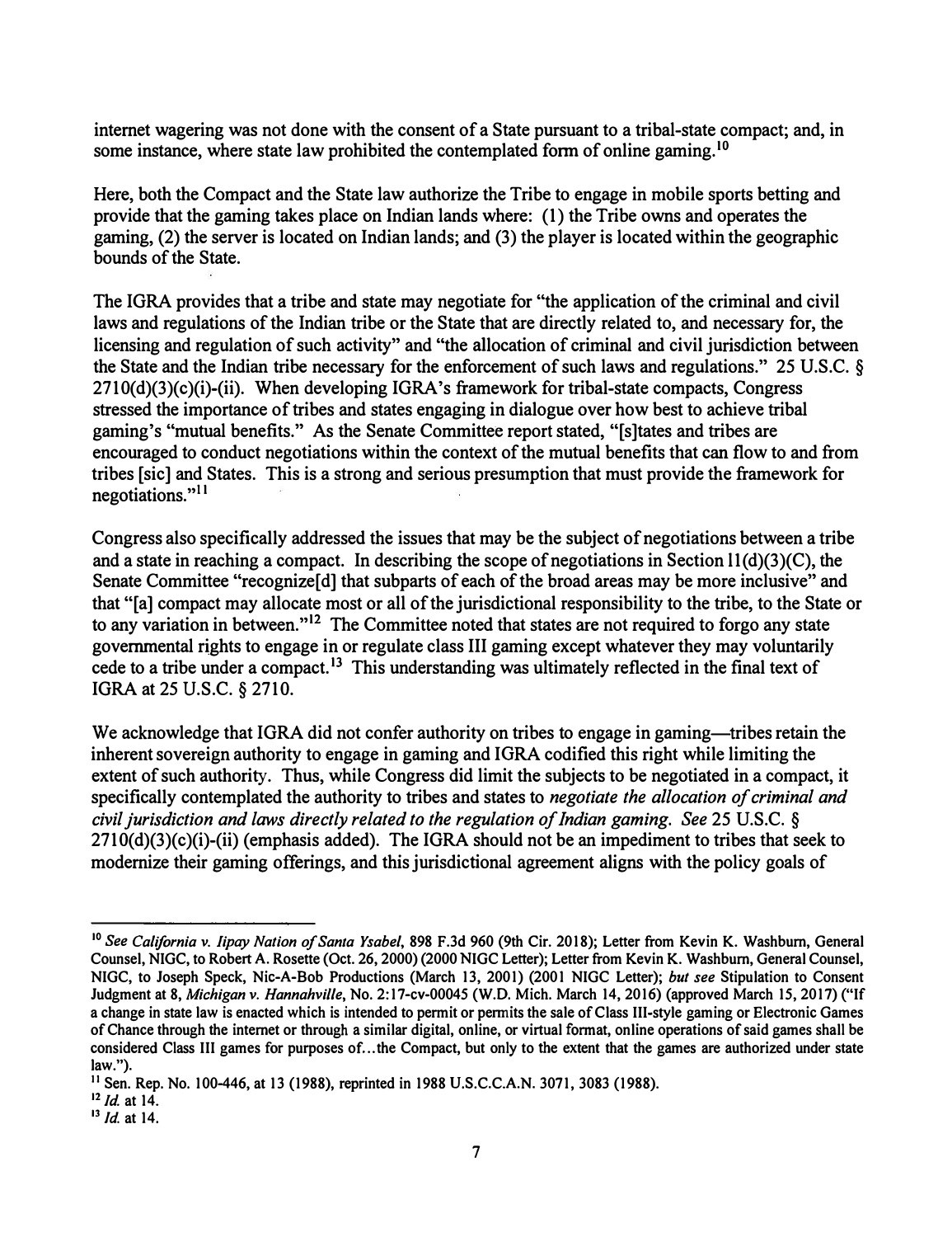IGRA to promote tribal economic development while ensuring regulatory control of Indian gaming. The Department will not read restrictions into IGRA that do not exist.

Accordingly, provided that a player is not physically located on another Tribe's Indian lands, a Tribe should have the opportunity to engage in this type of gaming pursuant to a tribal-state gaming [compact.](https://compact.14) **14**

As technology and internet gaming evolve, other jurisdictions are deeming wagers to occur at a specified location. Multiple states have enacted laws that deem a bet to have occurred at the location of the servers, regardless of where the player is physically located in the [state.](https://state.15)<sup>15</sup> The Compact reflects this modem understanding of how to regulate online gaming.

The Department also recognizes the ability of tribes to engage in other models of online gaming involving state commercial licenses to accept bets off Indian lands. A tribal government may exercise its sovereignty and determine which model works best for its situation. In this scenario, however, the Tribe and the State were able to resolve jurisdictional issues and negotiate for the inclusion of mobile sports betting in the Compact.

# *2. Revenue Share and Exclusivity*

The Department reviews revenue sharing provisions with great scrutiny. Because the IGRA sharply limits the circumstances under which an Indian tribe can make direct payments to a state, we begin with the premise that a Tribe's payments to a state or local government for anything beyond the costs of regulating class III gaming activities are a prohibited "tax, fee, charge, or other assessment." 25 U.S.C. § 2710(d)(4).

Thus, in order to be permissible, we analyze the revenue sharing by first determining whether the State has offered meaningful concessions to the Tribe that it was otherwise not required to negotiate. We then examine whether the value of the concessions provide substantial economic benefits to the Tribe in a manner justifying the revenue sharing required by the Compact. *See Rincon Band ofLuiseno Mission ofthe Rincon Reservation v. Schwarzenegger,* 602 F. 3rd 1019 (9th Cir. 2010), cert. denied, 113 S. Ct. 3055 (2011) (an increase in revenue sharing from current levels must be accompanied by additional meaningful concessions that provide substantial economic benefit to the tribe).

a. Meaningful Concessions

The State is offering the Tribe state-wide exclusivity for sports betting, exclusivity for new table game, and fantasy sports contests (if authorized by future legislation). *See* Compact, Part 111.F .3-6, L, CC, FF; Part XVIII.B. The Compact also permits the Tribe to open three additional facilities on its Hollywood Reservation and removes all limitations on the Tribe's right to install class II player terminals. Compact, Part IV.A, C-D.

**<sup>14</sup>** 

**Class III gaming is "lawful on Indian lands" only if such gaming is authorized by the "Indian tribe having jurisdiction over such lands." 25 U.S.C. § 2710(d)(l)(A)(i). Thus, to be pennissible under the IGRA, a tribe must geofence its gaming to ensure players are not located on other Indian lands.** 

<sup>15</sup>*See* **Mich. Comp. Laws Ann.§ 432.304(2); N.J. Stat. Ann.§ [5:12-95.20](https://5:12-95.20); R.I. Gen. Laws Ann.§ 42-61.2-1(16); W. Va. Code Ann. § 29-22E-l 5(t).**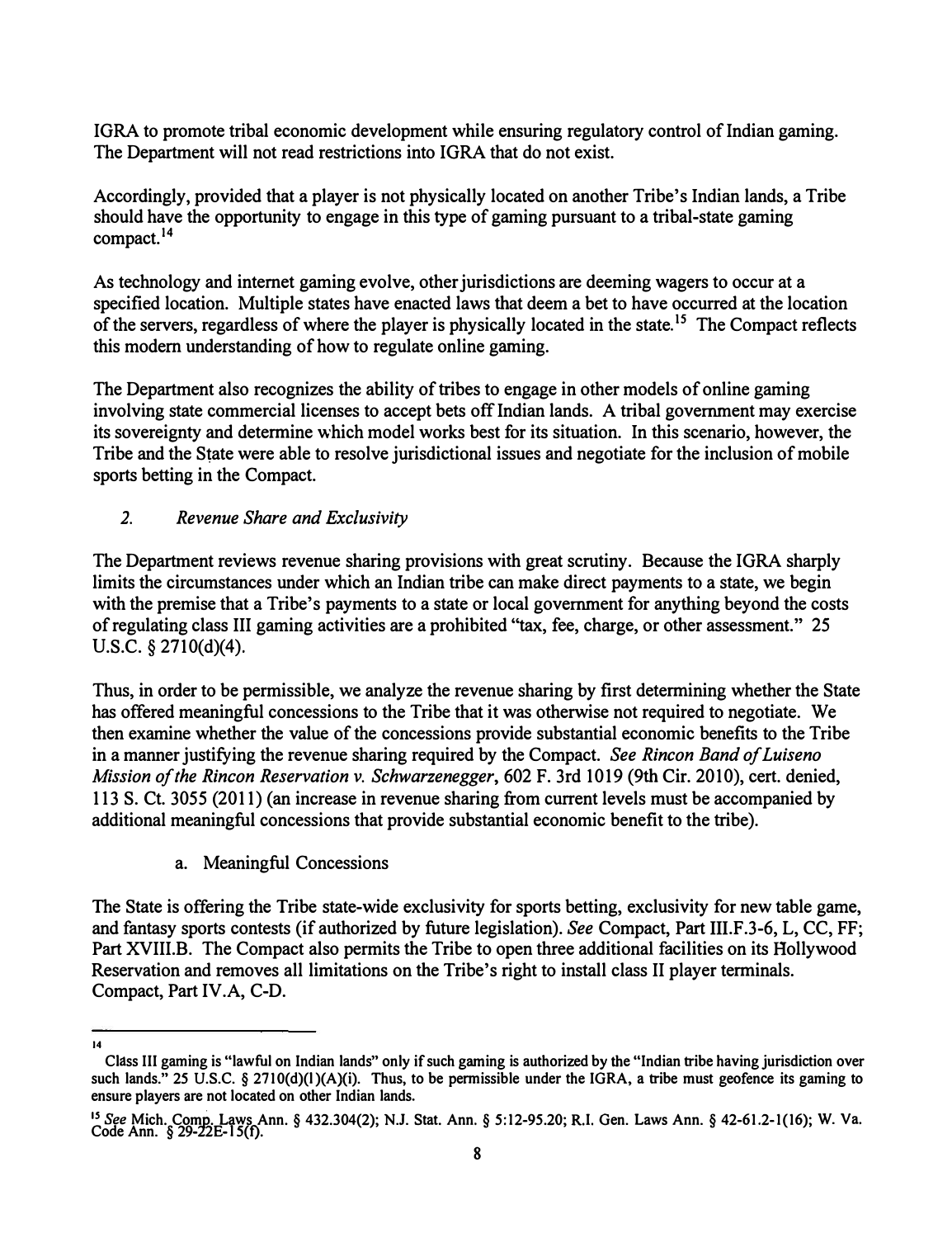Additionally, the Compact imposes limitations on designated player card games allowed pursuant to a State license, settling a disagreement between the Tribe and State. Compact, XII.B.5. It further places new restrictions on the number of slot machines permitted at the eight pari-mutuel facilities in Broward and Miami-Dade Counties; restricts bingo card minders to be offered in connection with charitable organizations' bingo games under State law; and places restrictions on the relocation of pari-mutuel permits to ensure that a permit is not located within 15 miles of the Tribe's gaming facilities in Broward County and at least 100 miles from the Tribe's other gaming facilities. Compact, Part XII.B.2, B.9. Thus, the Tribe enjoys an increase in exclusivity under the Compact when compared with its 2010 Tribal-State Compact.

While ordinary and routine subjects of negotiation about the regulation of gaming-such as the number of permissible gaming devices—are not meaningful concessions for purposes of the revenue sharing analysis, the State's concession of class III gaming exclusivity to the Tribe is considered a meaningful concession in this instance. As discussed below, the State's concessions provide a substantial economic benefit to the Tribe that justifies the revenue sharing under the Compact.

b. Substantial Economic Benefit

In examining whether a compact confers a substantial economic benefit on a tribe that justifies the proposed revenue sharing, the Department first scrutinizes whether the tribe is the primary beneficiary of the gaming operation. 25 U.S.C. § 2702 (2). Here, the concessions on behalf of the State-such as the exclusivity for sports betting and increased exclusivity for other games—create a substantial projected increase in revenue for the Tribe, ensuring it is the primary beneficiary.

The Supplemental Economic Justification supplied by the Tribe notes the anticipated increase in revenue and provides justification to show that the exceptions have "little or no impact on the value of exclusivity."<sup>16</sup> The Tribe's primary gaming market is located within a 100 mile radius of its facilities where 82 percent of all Florida residents reside.<sup>17</sup> This area is an established gaming market: there are no other tribal gaming facilities and no new class III commercial gaming facilities within I 00 miles. If State permits for slot machines (or pari-mutuels) are relocated within the State, the Tribe has negotiated and preserved its exclusivity for the area and taken into consideration the financial implications. *See* Compact Part XII.B.2(a); Supplemental Economic Justification at 4-7.

The Compact also provides that the Tribe will pay the State a Guaranteed Minimum Compact Term Payment of \$2.5 billion over the first five years of the Compact. If exclusivity is breached, the Tribe receives a reduction in revenue sharing without ceasing all payments to the State. In other circumstances, we might consider a guaranteed minimum payment from the Tribe to the State as an impermissible tax, fee, or assessment on the Tribe's gaming operations. But in this instance, we must consider the Tribe's unique circumstances that led to this agreement.

**<sup>16</sup> Cover Letter to io21 Compact- Supplemental Economic Justification from Jim Shore, Seminole Tribe General Counsel to Ms. Paula Hart (July 13, 2021). The Tribe submitted its confidential economic and financial information which is marked confidential and was submitted to the Department with an expectation of confidentiality. This information is protected from release to third parties without the consent of the Tribe (5 U.S.C § 552(b)(4)).**

**<sup>17</sup>** *See* **Supplemental Economic Justification at 12.**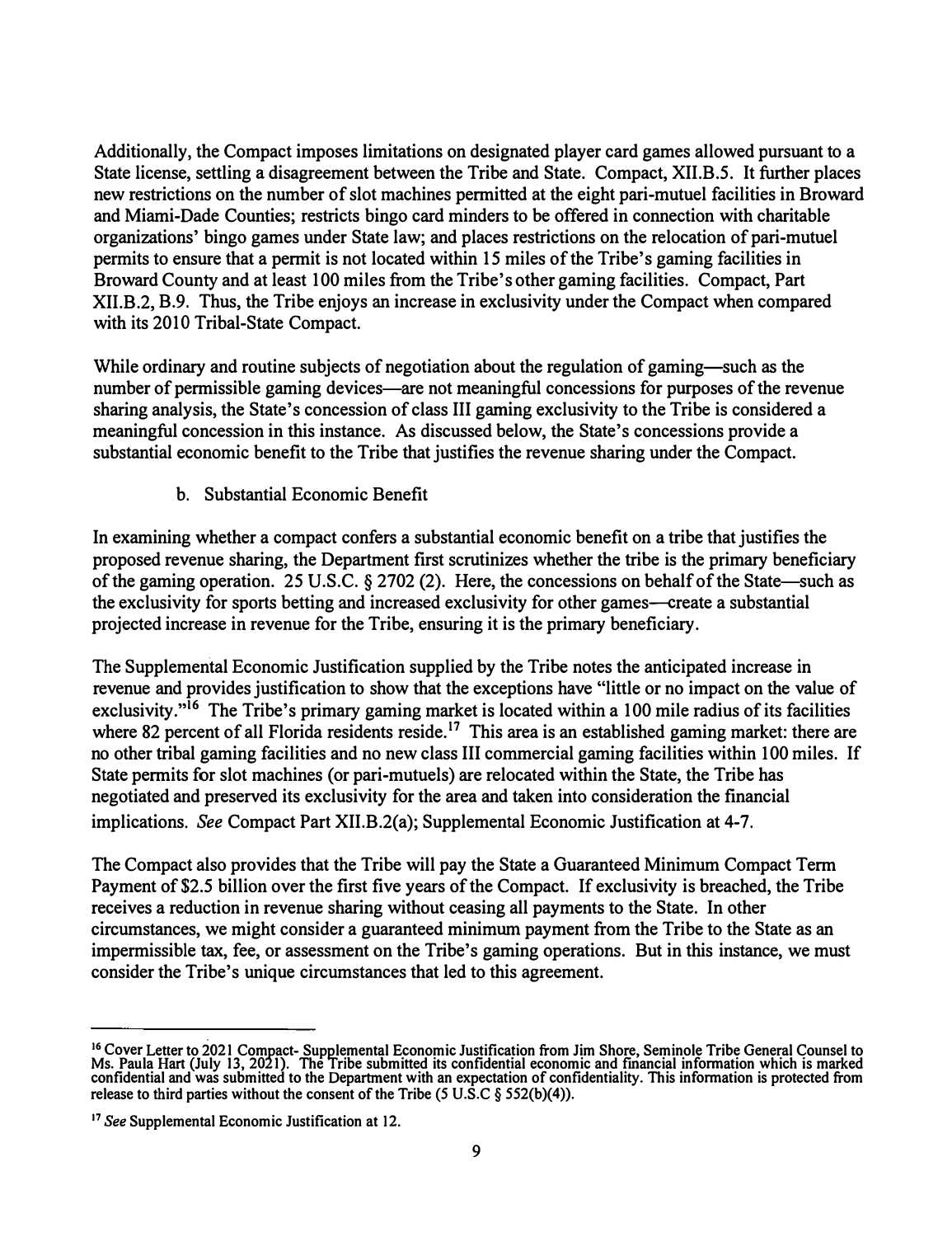**The Tribe has a proven record of success with its gaming operations and has justified the revenue sharing provisions with economic and geographic data. The Guaranteed Minimum Compact Term Payment is also couched with a force majeure clause to provide protection for the Tribe. The Tribe's 2010 Tribal-State Compact also contained a flat fee of revenue sharing to the State, requiring the Tribe to pay \$1 billion over S years. The Tribe successfully fulfilled its revenue sharing obligations under that compact and based on the projected revenue under the 2021 Compact with the addition of statewide exclusivity for sports betting, including mobile sports betting, the Tribe is confident that it can**  satisfy the Guaranteed Minimum Compact Term Payment.

**The Department is concerned with the revenue sharing provisions in this Compact and these provisions should not be considered a model for other states to generally impose on tribes. However, we are confident that the State's concessions confer a substantial economic benefit on the Tribe that justifies the proposed revenue sharing in this instance, and that these tenns are the outcome of good-faith bilateral negotiations.** 

# *3. Permissible Subjects of Compact Negotiations*

**Through IGRA, Congress ensured a regulatory scheme that sought to balance state, federal, and tribal interests in regulating gaming activities on Indian lands. In doing so, Congress limited the subjects of negotiation in a gaming compact to the following enumerated provisions:** 

- **i) the application of the criminal and civil laws and regulations of the Indian tribe or the State that are directly related to, and necessary for, the licensing and regulation of such activity;**
- **ii) the allocation of criminal and civil jurisdiction between the State and the Indian tribe necessary for the enforcement of such laws and regulations;**
- iii) **the assessment by the State of such activities in such amounts as are necessary to defray the costs of regulating such activity;**
- **iv) taxation by the Indian tribe of such activity in amounts comparable to amounts assessed by the State for comparable activities;**
- **v) remedies for breach of contract;**
- **vi) standards for the operation of such activity and maintenance of the gaming facility, including licensing; and**
- **vii) any other subjects that are directly related to the operation of gaming activities.**

**25 U.S.C.** § **27i0(d)(3)(c).** 

It is against this backdrop in which we review the Compact's provisions. Importantly, we must **construe the State's regulatory authority over tribal gaming activities narrowly-as intended by IGRA-and recognize the Tribal government's inherent right to self-regulate its gaming when conducted on Indian lands and under allowable law.**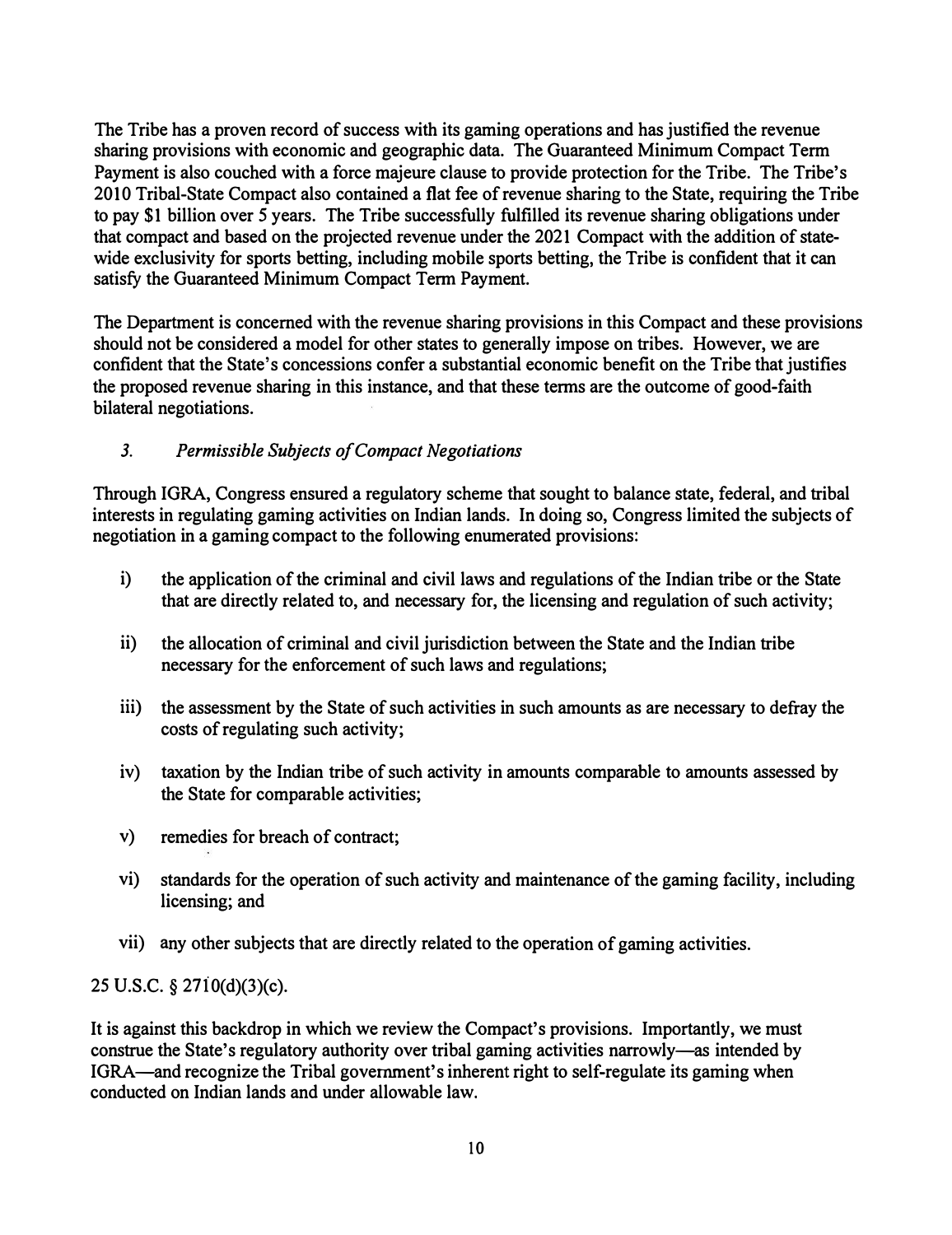**In reviewing the Tribe's Compact, we have significant concerns with the provisions relating to the**  allocation of jurisdiction to the State over patron disputes and tort claims. Compact, Part VI.D(6).

**Unlike allocating gaming jurisdiction referenced above in relation to the "hub and spoke" model of gaming, tort claim jurisdiction is not directly related to the licensing and regulation of gaming, and we believe that this provision may violate the limited reach of state civil jurisdiction allowed under IGRA. In limiting the negotiable subjects of a compact, the intent of IGRA is to ensure that states cannot leverage compact negotiations to impose jurisdiction over tribal lands.** *See* **Committee Report for IGRA, S. Rep. 100-446 at 14. Although the Department approved a similar provision in the 2010 Tribal-State Compact, we note that judicial interpretation of these types of provisions has evolved and courts have held that changing the venue for tort claims to state jurisdiction is an impermissible subject for negotiation under the IGRA.** *See Chicken Ranch Rancheria of Me-Wuk Indians v. Newsom,* **No. 1:19-CV-0024 AWi SKO, 2021 WL 1212712 at \*7 (E.D. Cal. March 31, 2021) (citing** *Pueblo of Santa Ana v. Nash,* **972 F. Supp. 2d 1254 (D.N.M. 2013)) ("First, the ability to resolve disputes within the tribal court system is the legal default position. Indeed, as discussed above, changing the venue of patron personal injury and employee claims from tribal court to state court is not a permitted topic of IGRA negotiation.").** 

**Compacts are not the appropriate vehicle to shift patron dispute and tort claim jurisdiction to the states. The Department must uphold its trust responsibility to tribes and ensure that states do not inappropriately attempt to leverage compact negotiations to have tribes submit to state jurisdiction in areas that are not directly related to the operation of gaming. Accordingly, we believe that this provision is an impermissible compact provision under IGRA and is likely unenforceable.** 

### *4. Other Concerns*

**In addition to the issues discussed above, the Department has concerns with the Compact's provisions that require the Tribe to contract with Qualified Pari-mutuel Permitholders to provide marketing services for the Tribe's sports book.** 

**The Compact contains a provision that incentivizes the Tribe to enter into marketing agreements with State-licensed Qualified Pari-mutuel Permitholders related to the Tribe's operation of mobile sports betting. The Compact requires that the Tribe, within three months of the Compact effective date, negotiate contracts with a minimum of three or more Qualified Pari-mutuel Permitholders or pay the State an additional two percent of the net win from its sports betting operation. Compact Part 111.CC.4. When the Tribe does enter into these marketing contracts, it is required to compensate the contracted Qualified Pari-mutuel Permitholders 60 percent of the difference between the net win that an operator generates and a "reasonable and proportionate share of all expenses incurred by the Tribe".** *Id.* **Part 111.CC.3.(c).**

**The Department is concerned with the sole proprietary interest of the gaming operation in relation to**  these agreements. The IGRA requires that a tribe have the sole proprietary interest in, and **responsibility for, the tribal gaming operation to ensure that it receives the primary benefit of its gaming revenue, consistent with IGRA's statutory goals. 25 U.S.C. §§ 2702, 2710(b)(2)(A). When examining whether a tribe has the sole proprietary interest in the gaming operation, three factors are**